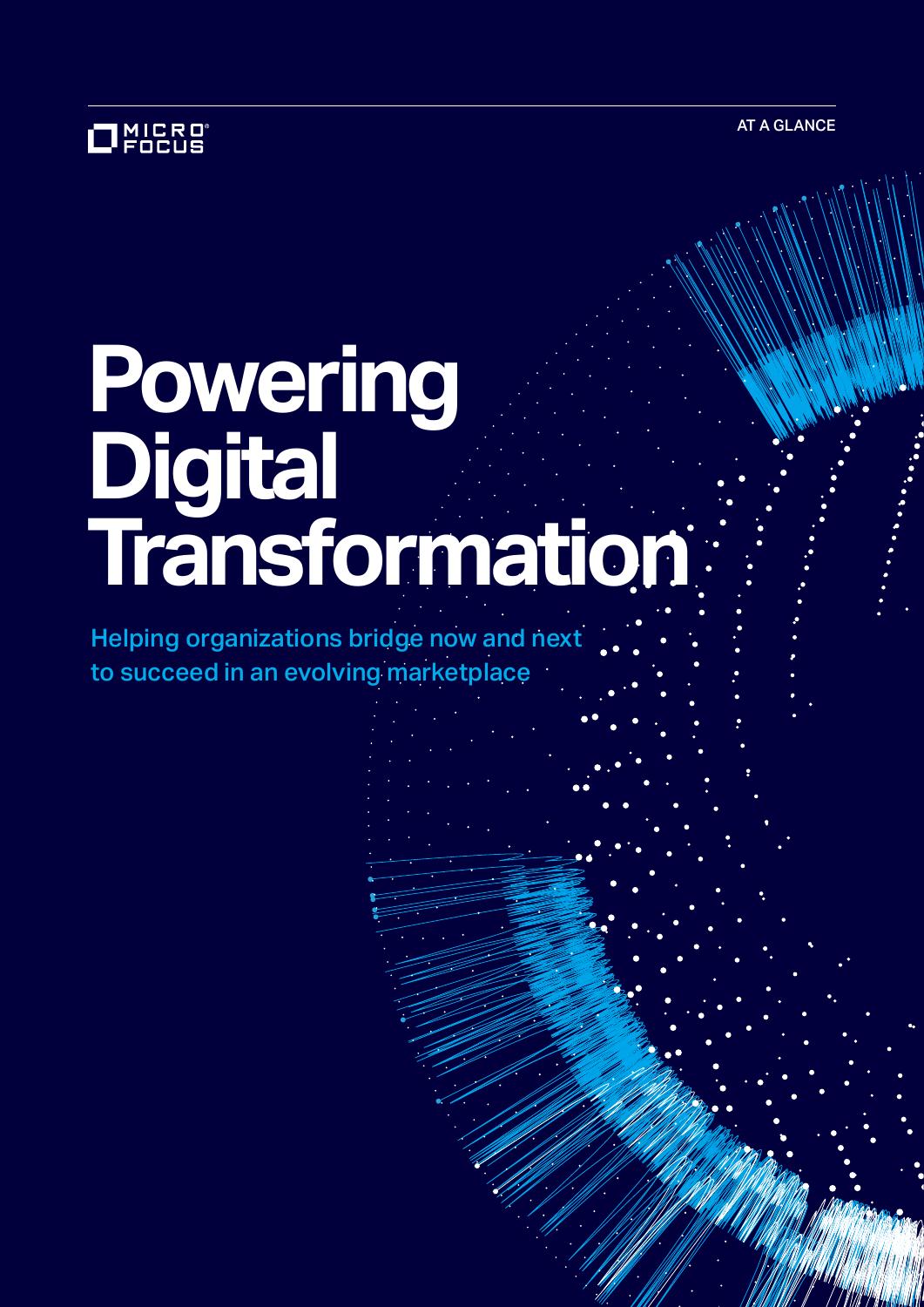## **We help customers deliver differentiated and compelling experiences or outcomes, in the race to digital transformation.**

**Micro Focus delivers on the promise of smart digital transformation. By delivering solutions that bridge the existing and the new, Micro Focus allows customers to sidestep the risky and time-consuming prospect of digitally transforming from scratch. This helps make IT work harder and allows the organization to run and transform at the same time.** 

**1976** Year established

Employees in 49 countries



**Newbury, UK & Sunnyvale, CA** Corporate headquarter locations

**\$3.3B 40K 98 6.5K 300+**

Annual revenue

**Customers** worldwide

Fortune 100 customers

Global

partners

Enterprise-grade products

Note: All numbers are approximations based on 2019 data.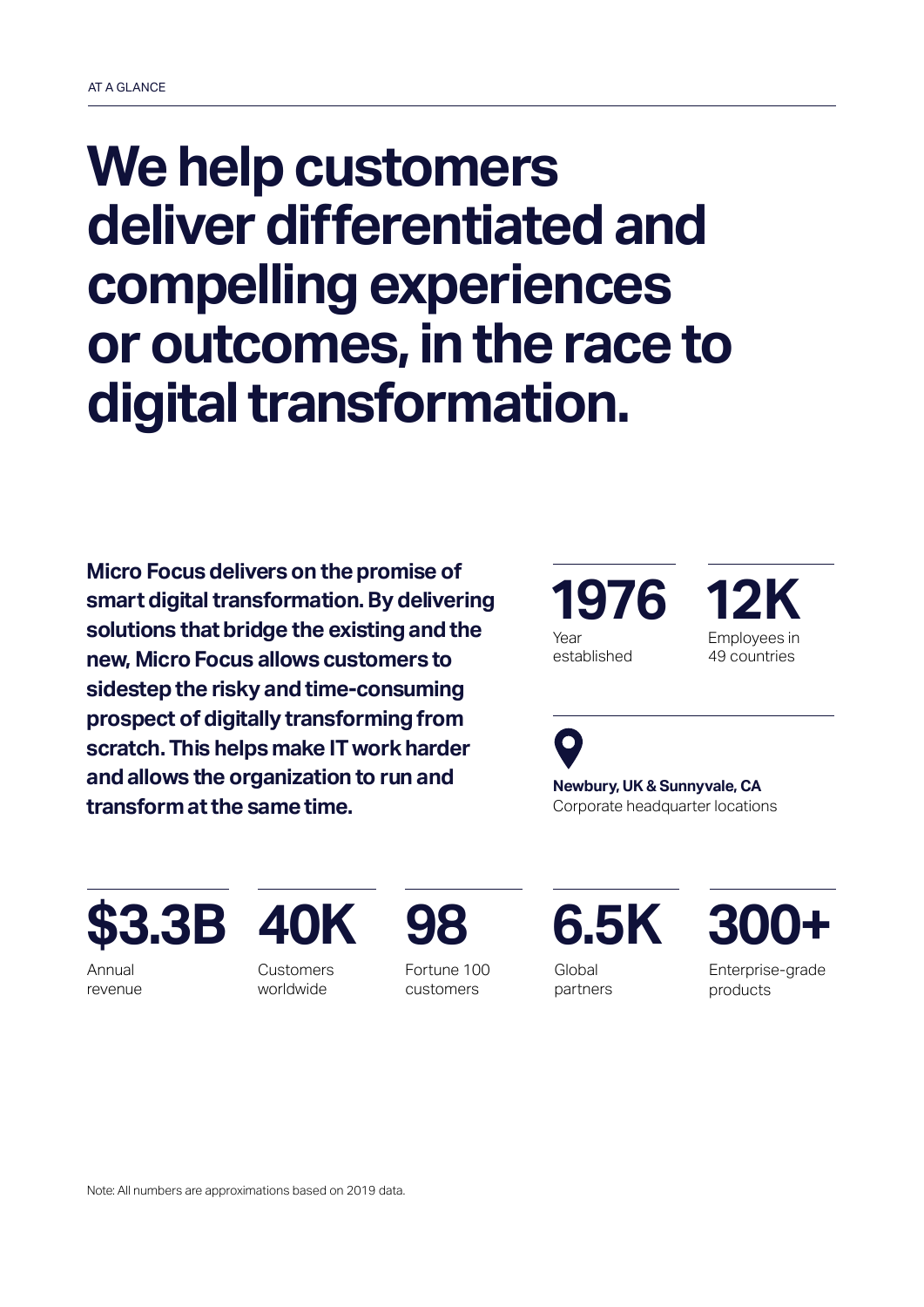# **Addressing the Four Core Pillars of Digital Transformation**

**While digital transformation touches virtually every corner of the organization, there are typically common threads on core objectives. Fundamentally, what organizations are trying to do is move faster, have greater agility, secure what matters most, and leverage insights to drive value. Micro Focus' solutions are well aligned to these four core pillars of digital transformation:** 



### **Enterprise DevOps**

Deliver at high speed with low risk

DevOps is essential to the digital transformation of a business and is a foundational change in how an organization delivers value to its customers. With Micro Focus, you can reliably scale DevOps across all environments, from mainframe to cloud—quickly bringing innovative ideas to life at the pace your business demands. Now speed and quality can go hand in hand.



### **Hybrid IT Management** Simplify your IT transformation

Diverse, unpredictable, and constantly changing, hybrid IT brings with it a new level of complexity that cannot be controlled by conventional management methods.

With our solutions, you can simplify that complexity and transform IT into an agile, services-driven organization. Business success in our digital-first world depends on it.



### **Security, Risk, and Governance**

Secure what matters most

Cyber threats are escalating. Aging apps and processes (along with new ones) are full of unforeseen risks. Privacy and compliance requirements are mounting. And point solutions don't offer the scope, vision, or cross-silo analytics needed for these company-wide challenges. With our solutions, you can take a holistic, analytics-driven approach to securing what matters most—identities, applications, and data.



#### **Predictive Analytics** Analyze in time to act

Lakes of data are valuable only if you can surface the insights hidden within their depths. With our solutions, you can leverage machine learning to transform unlimited volumes of data into accurate, actionable, automated insights—at the speed of your business. Now you're ready to make predictions and influence business outcomes.